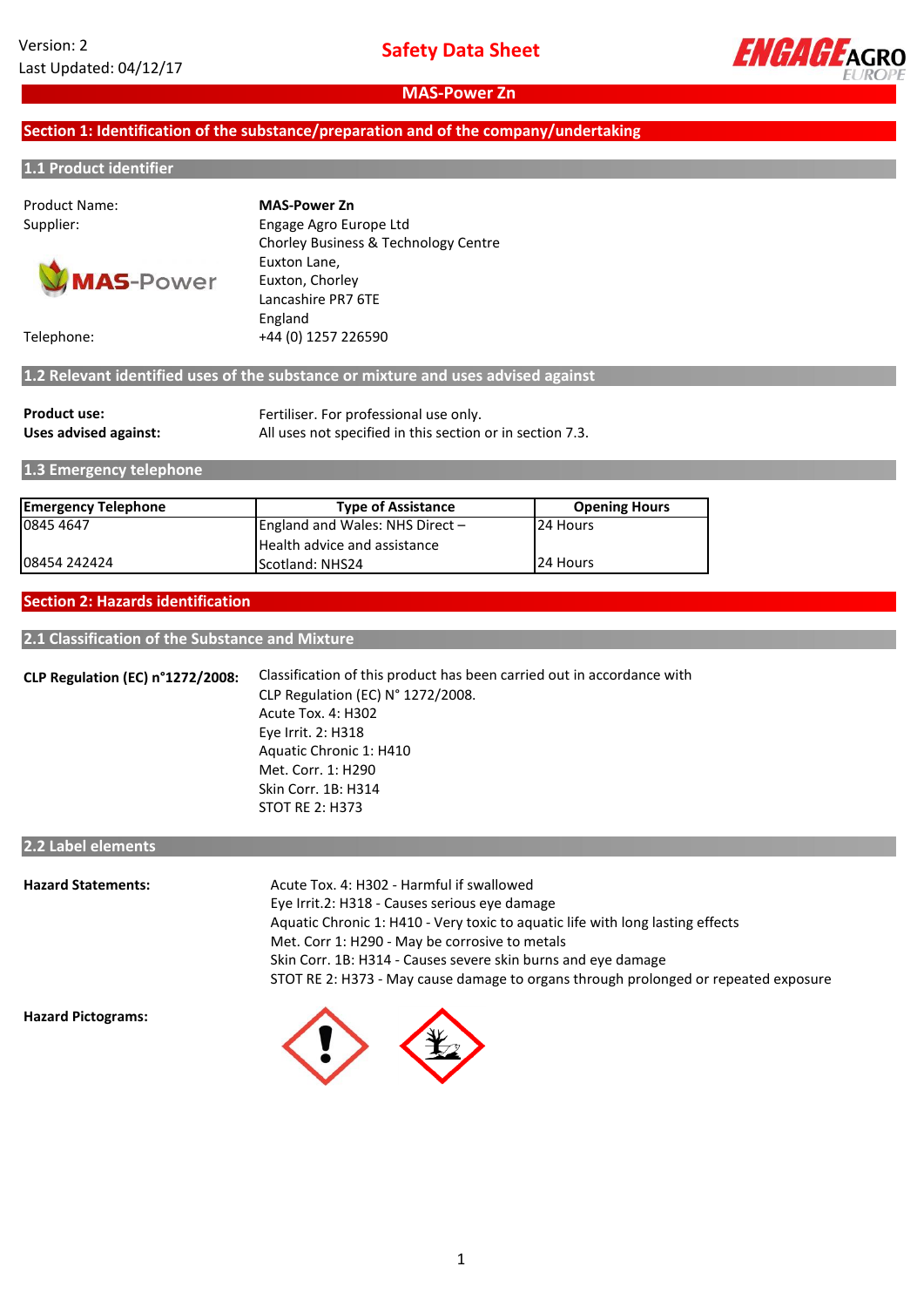# Version: 2 Last Updated: 04/12/17



**MAS-Power Zn**

### **2.3 Other Hazards**

| <b>Signal Words:</b><br><b>Precautionary Statement:</b><br><b>Prevention</b><br><b>Precautionary Statement:</b>     | Warning<br>P280 - Wear protective gloves, protective clothing, eye protection, face protection |
|---------------------------------------------------------------------------------------------------------------------|------------------------------------------------------------------------------------------------|
| Response<br><b>Precautionary Statement:</b><br><b>Storage</b><br><b>Precautionary Statement:</b><br><b>Disposal</b> | P403+P233: Store in a well ventilated place. Keep container tightly closed                     |

# **Section 3: Composition/information on ingredients**

### **3.1 Substances**

| <b>Hazardous ingredients</b> | % $W/W$   | CAS No.   | EC. No.   | <b>EC Classification</b>                                                          |
|------------------------------|-----------|-----------|-----------|-----------------------------------------------------------------------------------|
| Phosphoric Acid              | $<$ 1     | 7664-38-2 | 231-633-2 | Met. Corr. 1, Skin Corr. 1B, H290, H314                                           |
| Zinc Sulphate Monohydrate    | $20 - 25$ | 7446-19-7 | 231-793-3 | Aquatic Acute 1, Aquatic Chronic 1, Acute<br>Tox. 4, Eye Dam. 1, H302, H318, H410 |

## **Section 4: First aid measures**

### **4.1 Description of first aid measures**

The symptoms resulting from intoxication can appear after exposure, therefore, in case of doubt, seek medical attention.

| <b>By inhalation:</b> | If inhaled, move person to fresh air. If not breathing give artificial respiration. Seek medical advice. |
|-----------------------|----------------------------------------------------------------------------------------------------------|
| By skin contact:      | Wash area with soap and plenty of water. Seek medical advice.                                            |
| By eye contact:       | Rinse eyes with water for at least 15 minutes. Seek medical advice.                                      |
| By Ingestion:         | Rinse mouth with water. Seek medical advice.                                                             |

# **4.2 Most Important symptoms and effects, both acute and delayed:**

Most important known symptoms and effects are described in Section 2.

**4.3 Indication of any immediate medical attention and special treatment needed**

TREAT SYMPTOMATICALLY. If you feel unwell seek medical advice. Show the label where possible. Show this safety data sheet to the doctor in attendance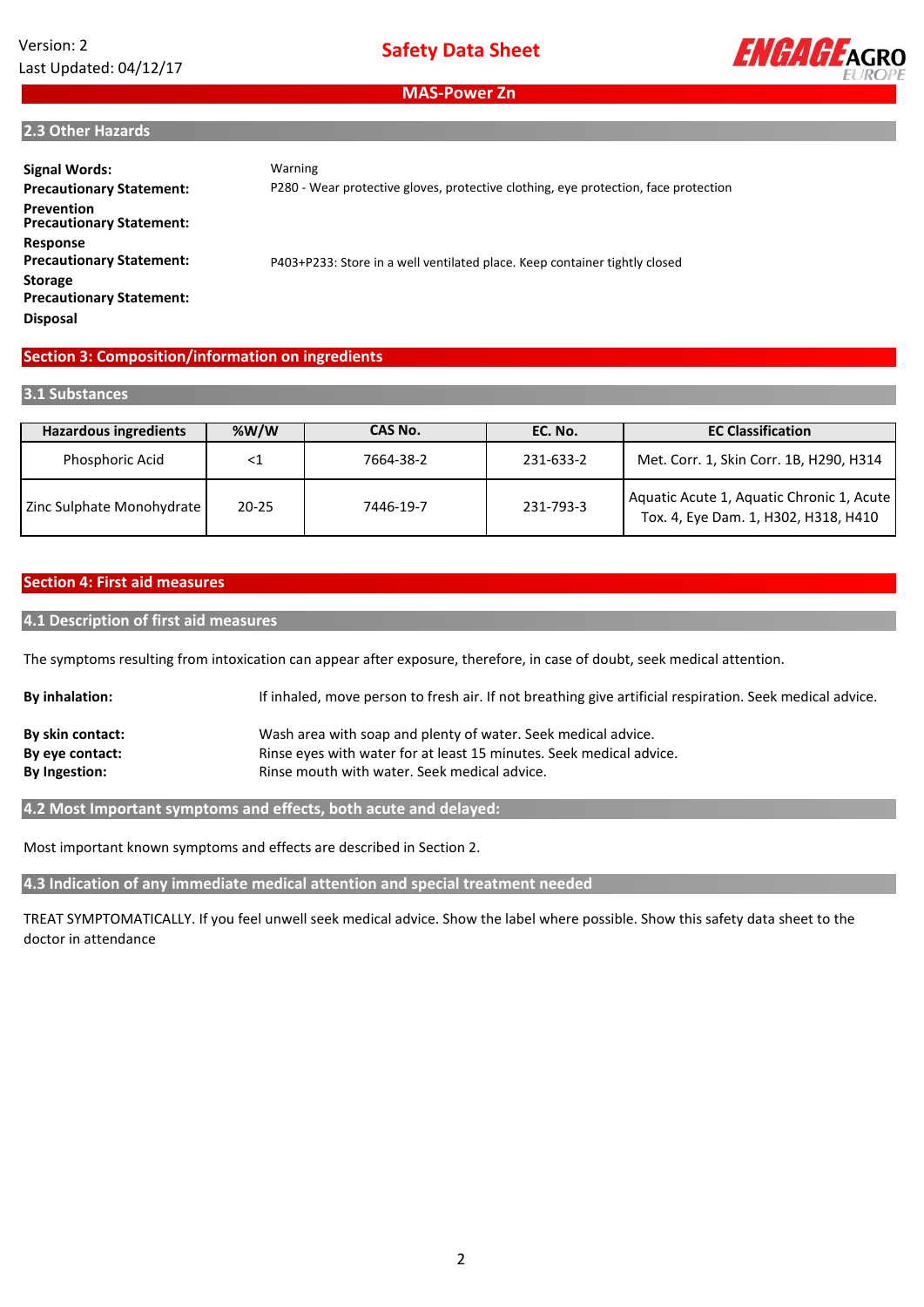**Safety Data Sheet**



**MAS-Power Zn**

| <b>Section 5: Fire-fighting measures</b>                  |                                                                                                                                                                                                                               |
|-----------------------------------------------------------|-------------------------------------------------------------------------------------------------------------------------------------------------------------------------------------------------------------------------------|
| 5.1 Extinguishing media                                   |                                                                                                                                                                                                                               |
| <b>Extinguishing media:</b>                               | Use water spray, alcohol-resistant foam, dry chemical or carbon dioxide.                                                                                                                                                      |
| 5.2 Special hazards arising from the substance or mixture |                                                                                                                                                                                                                               |
| <b>Exposure hazards:</b>                                  | None known.                                                                                                                                                                                                                   |
| 5.3 Advice for firefighters                               |                                                                                                                                                                                                                               |
| <b>Advice for fire-fighters:</b>                          | Use self-contained breathing apparatus if necessary.                                                                                                                                                                          |
| <b>Section 6: Accidental release measures</b>             |                                                                                                                                                                                                                               |
|                                                           | 6.1 Personal precautions, protective equipment and emergency procedures                                                                                                                                                       |
| <b>Personal precautions:</b>                              | Use Personal Protective Equipment. Avoid breathing vapours, mist or gas. Ensure adequate<br>ventilation.                                                                                                                      |
| <b>6.2 Environmental precautions</b>                      |                                                                                                                                                                                                                               |
| Environmental<br>precautions:                             | Prevent further spillages if safe to do so. Do not let product enter drains. Discharge into<br>environment must be avoided.                                                                                                   |
| 6.3 Methods and material for containment and cleaning up  |                                                                                                                                                                                                                               |
| Clean-up procedures:                                      | In event of a spillage, evacuate area and attempt to contain and absorb with sand, earth or other<br>inert material. Sweep up and place waste in sealed containers. Contact local authority for controlled<br>waste disposal. |
| 6.4 Reference to other sections                           |                                                                                                                                                                                                                               |

# **Reference to other sections:**

| <b>Section 7: Handling and storage</b>                           |                                                                                                 |  |  |  |
|------------------------------------------------------------------|-------------------------------------------------------------------------------------------------|--|--|--|
| 7.1 Precautions for safe handling                                |                                                                                                 |  |  |  |
| <b>Precautions for safe handling:</b>                            | Avoid contact with skin and eyes. Always use PPE when handling/transporting chemicals.          |  |  |  |
| 7.2 Conditions for safe storage, including any incompatibilities |                                                                                                 |  |  |  |
| <b>General conditions for storage:</b>                           | Keep containers tightly closed when not in use.<br>Store in a cool, dry, well ventilated place. |  |  |  |
| 7.3 Specific end use(s)                                          |                                                                                                 |  |  |  |
| Specific end use(s):                                             | No data is available for this product.                                                          |  |  |  |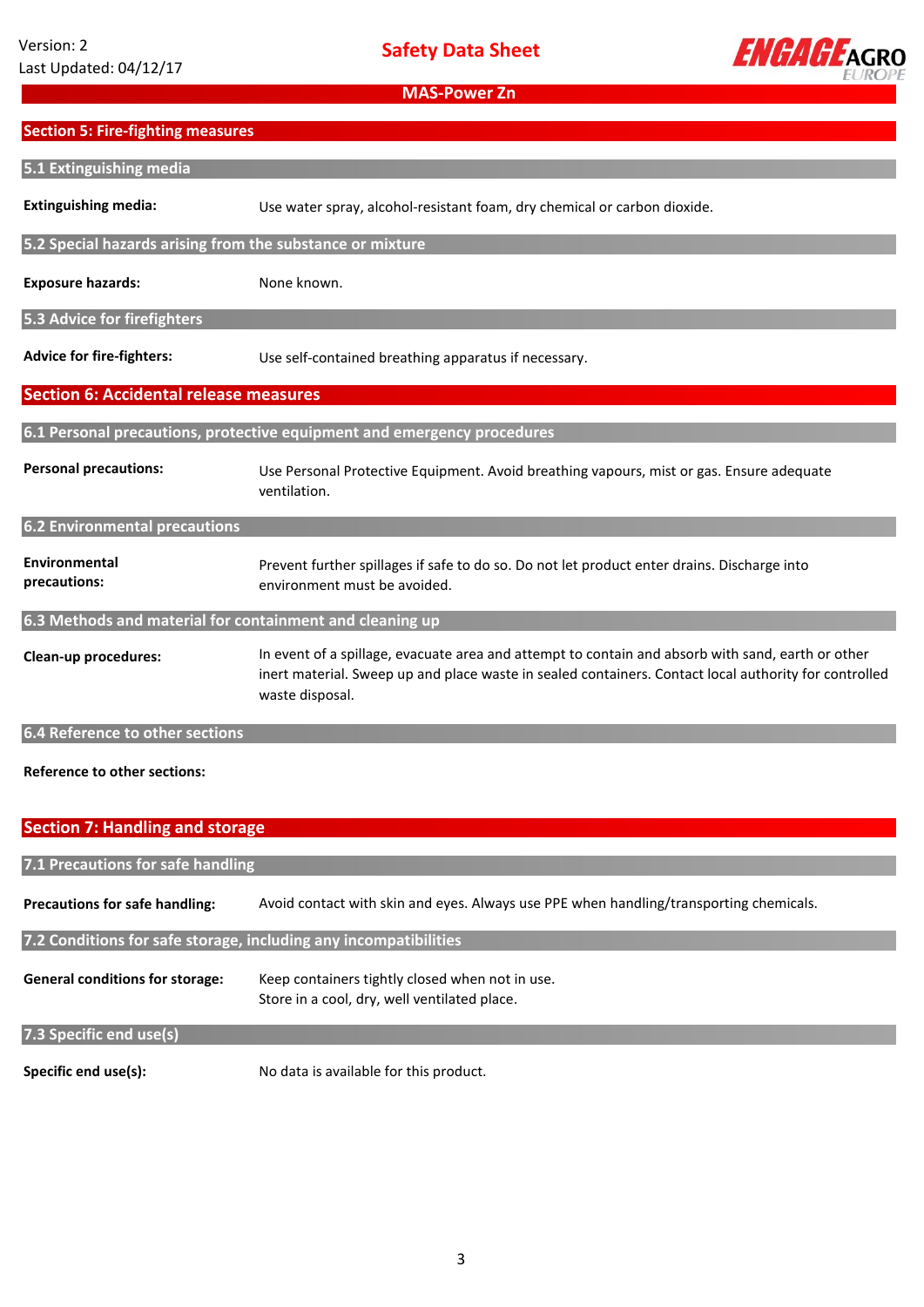

# **Section 8: Exposure controls/personal protection**

## **8.1 Control Parameters**

Substances whose occupational exposure limits have to be monitored in the work environment.

| <b>Substance</b> | <b>CAS No.</b> | LTEL (8hr TWA mg/m <sup>3</sup> ) | $STEL$ (mg/m <sup>3</sup> | Note:                              |
|------------------|----------------|-----------------------------------|---------------------------|------------------------------------|
| Phosphoric Acid  | 7664-38-2      |                                   |                           | Workplace exposure<br>UK. EH40 WEL |
|                  |                |                                   |                           | limits                             |

#### **DNEL (General population):** Non-applicable PNEC: Non-applicable

### **8.2 Exposure controls**









## **A - General security and hygiene measures in the work place**

Adopt best Manual Handling considerations when handling, carrying and dispensing. Avoid contact with skin and eyes. Handle in accordance with good industrial hygiene and safety practice. Use appropriate personal protective equipment. Wear suitable protective clothing and eye/face protection.

## **B - Specific Respiratory Protection**

When necessary use of a full face respirator is recommended.

### **C - Specific protection for the hands**

Chemical resistant gloves (i.e. nitrile) should be worn at all times when handling this material.

### **D - Ocular and facial protection**

Use safety goggles.

# **E - Bodily protection**

Wear suitable protective clothing.

### **Environmental exposure controls:**

In accordance with the community legislation for the protection of the environment it is recommended to avoid environmental spillage of both the product and its container. Prevent further leakage or spillage if safe to do so

### **Volatile organic compounds**

Non-applicable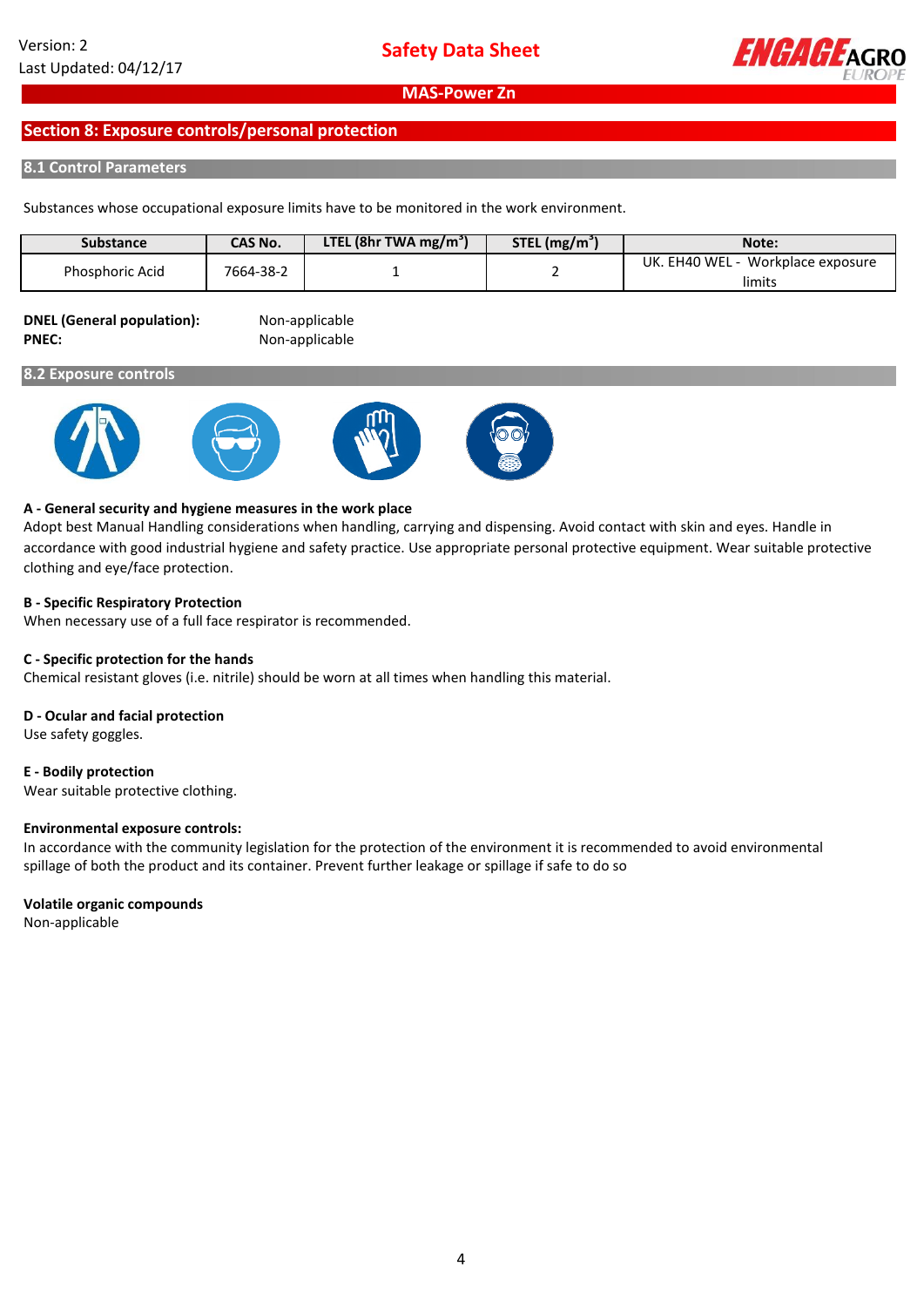

# **Section 9: Physical and chemical properties**

**9.1 Information on basic physical and chemical properties**

| Form:                      | Liquid                        |
|----------------------------|-------------------------------|
| Colour:                    | Pale grey                     |
| Odour:                     | No data available             |
| pH:                        | $1.5 - 2.5$                   |
| <b>Boiling point:</b>      | No data available             |
| Flash point:               | No data available             |
| Flammable limits:          | Non-flammable                 |
| Explosive properties:      | Not predicted to be explosive |
| Oxidising properties:      | No data available             |
| Vapour pressure:           | No data available             |
| Density:                   | $S.G. = 1.319 - 1.339$        |
| Solubility (water):        | Miscible                      |
| Partition coefficient:     | No data available             |
| Viscosity:                 | No data available             |
| Vapour density:            | No data available             |
| Relative evaporation rate: | No data available             |

# **9.2 Other Information**

## Not applicable

# **Section 10: Stability and reactivity**

| 10.1 Reactivity                         |                   |
|-----------------------------------------|-------------------|
| <b>Reactivity:</b>                      | No data available |
| 10.2 Chemical stability                 |                   |
| <b>Chemical stability:</b>              | No data available |
| 10.3 Possibility of hazardous reactions |                   |
| <b>Hazardous reactions:</b>             | None known        |
| 10.4 Conditions to avoid                |                   |
| <b>Conditions to avoid:</b>             | No data available |
| 10.5 Incompatible materials             |                   |
| Incompatible materials:                 | No data available |
| 10.6 Hazardous decomposition products   |                   |
| <b>Haz. Decomposition Products:</b>     | No data available |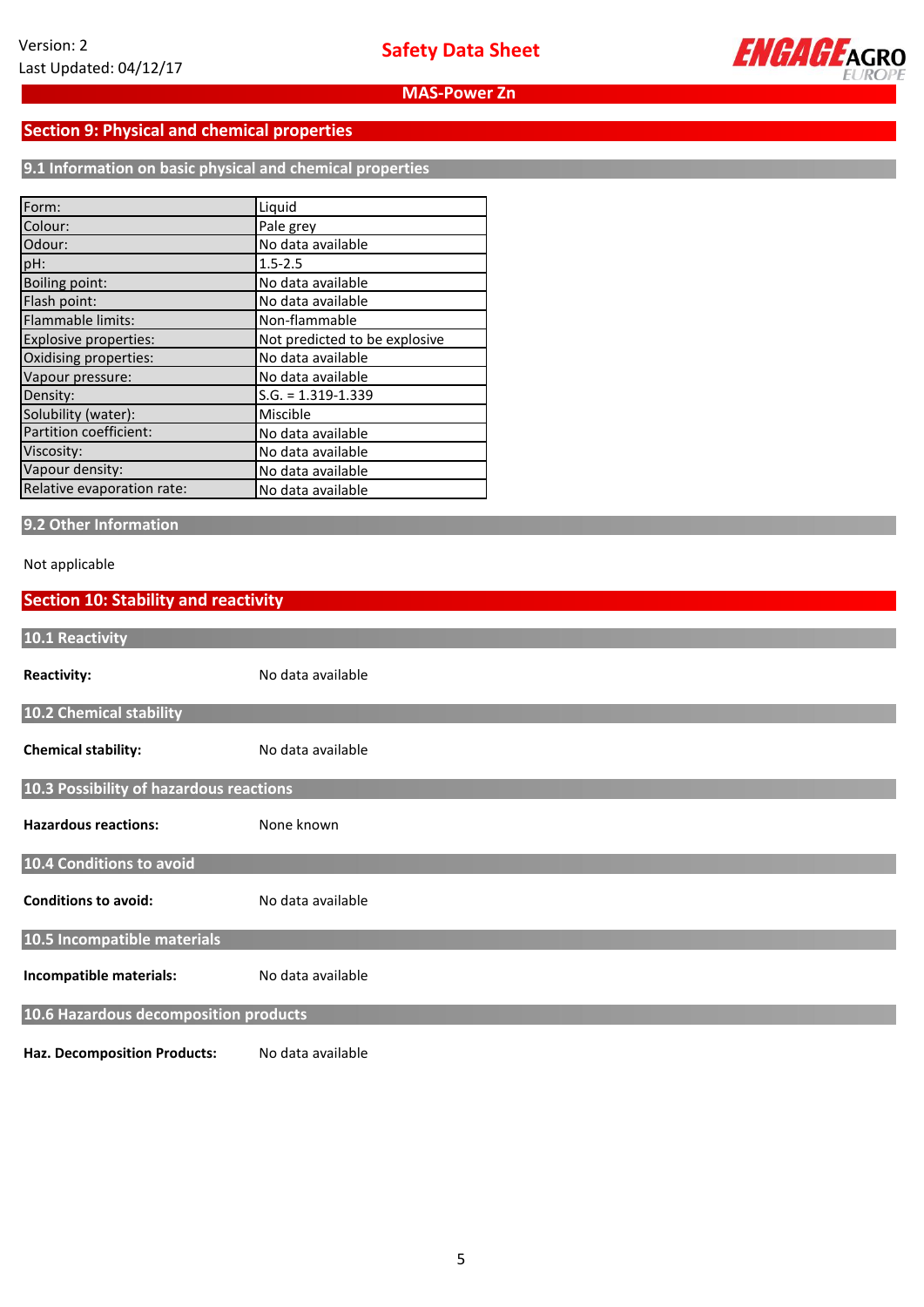

# **Section 11: Toxicological information**

### **11.1 Information on toxicological effects**

#### **Acute health effects:**

| Inhalation:         | No data available     |
|---------------------|-----------------------|
| Ingestion:          | No data available     |
| Skin:               | No data available     |
| Eyes:               | Irritation on contact |
| Long term exposure: | No data available     |

**11.2 Specific toxicology information on the substances**

No data available **available**

**Section 12: Ecological information**

**12.1 Toxicity**

No data available

**12.2 Persistence and degradability**

No data available

**12.3 Bioaccumulative potential**

No data available

**12.4 Mobility in soil**

No data available

**12.5 Results of PBT and vPvB assessment**

The substance does not meet the criteria for PBT or vPvB

**12.6 Other adverse effects**

No data available

## **Section 13: Disposal considerations**

# **13.1 Waste treatment methods**

**Waste treatment methods:** Should be disposed of by a licenced disposal company.

**Disposal of packaging:** Do not reuse empty containers. Dispose of empty container in compliance with local and national regulations.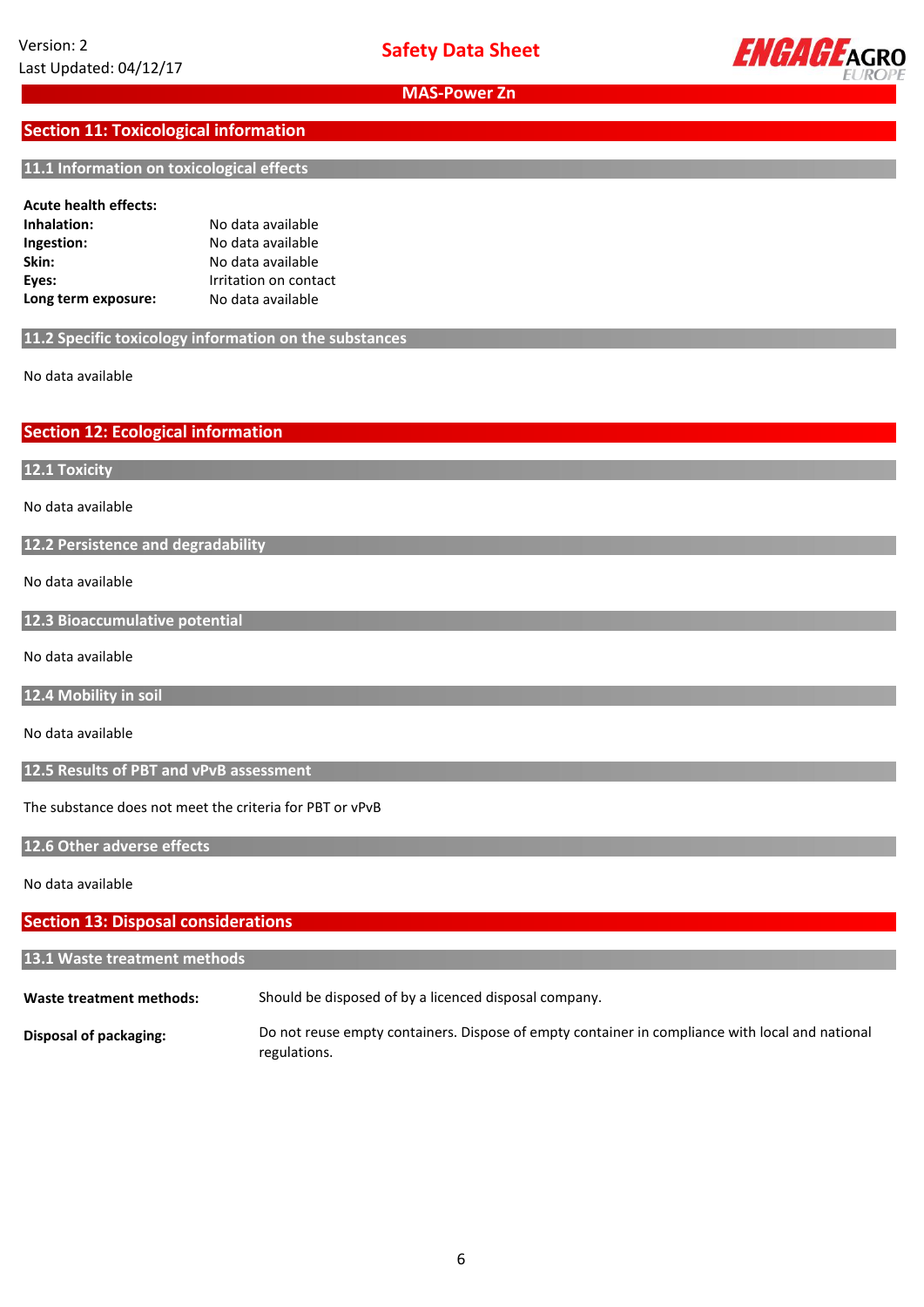

# **Section 14: Transport information**

| Transport of dangerous goods by land       |                               | Transport of dangerous goods by sea        |                               |
|--------------------------------------------|-------------------------------|--------------------------------------------|-------------------------------|
| With regard to ADR 2015 and RID 2015:      |                               | With regard to IMDG 37-14                  |                               |
| 14.1 - UN number:                          | <b>UN3082</b>                 | 14.1 - UN number:                          | <b>UN3082</b>                 |
| 14.2 - UN proper shipping name:            | Environmentally hazardous     | 14.2 - UN proper shipping name:            | Environmentally hazardous     |
|                                            | substance, Liquid N.O.S (Zinc |                                            | substance, Liquid N.O.S (Zinc |
|                                            | Sulphate)                     |                                            | Sulphate                      |
| 14.3 - Transport hazard class(es):         | ADR/RID:9                     | 14.3 - Transport hazard class(es)          | IMDG: 9                       |
| Labels:                                    |                               |                                            | Labels: Non-applicable        |
| 14.4 - Packing group                       | Ш                             | 14.4 - Packing group                       | III                           |
| 14.5 - Dangerous for the env.:             | <b>Yes</b>                    | 14.5 - Dangerous for the env.:             | Yes                           |
| 14.6 - Special precautions for user        |                               | 14.6 - Special precautions for user:       |                               |
| Special regulations:                       |                               | Special regulations: Non-applicable        |                               |
| Tunnel restriction code: -                 |                               | EmS codes: -                               |                               |
| Physico-Chemical properties: See section 9 |                               | Physico-chemical properties: See section 9 |                               |
| Limited Quantities: Non-applicable         |                               | Limited quantities: Non-applicable         |                               |
| 14.7 - Transport in bulk according         |                               | 14.7 - Transport in bulk according to      |                               |
| to Annex II of Marpol and IBC Code:        | Non-applicable                | Annex II of Marpol and IBC code:           | Non-applicable                |
| Transport of dangerous goods by air        |                               |                                            |                               |
| With regard to IATA/ICAO 2015:             |                               |                                            |                               |
| 14.1 - UN number:                          | <b>UN1993</b>                 |                                            |                               |
| 14.2 - UN proper shipping name:            | Environmentally hazardous     |                                            |                               |
|                                            | substance, Liquid N.O.S (Zinc |                                            |                               |
|                                            | Sulphate)                     |                                            |                               |
| 14.3 - Transport hazard class(es):         | Non-applicable                |                                            |                               |
| Labels:                                    | Non-applicable                |                                            |                               |
| 14.4 - Packing group                       | Ш                             |                                            |                               |
| 14.5 - Dangerous for the environment:      | No                            |                                            |                               |
| 14.6 - Special precautions for user        |                               |                                            |                               |
| Physico-Chemical properties: See section 9 |                               |                                            |                               |
| 14.7 - Transport in bulk according         |                               |                                            |                               |
| to Annex II of Marpol and IBC Code:        | Non-applicable                |                                            |                               |
| Packing instruction (Cargo): -             |                               |                                            |                               |
| Maximum quantity: -                        |                               |                                            |                               |
| Packing instruction (Passenger) -          |                               |                                            |                               |
| Maximum quantity: -                        |                               |                                            |                               |
|                                            |                               |                                            |                               |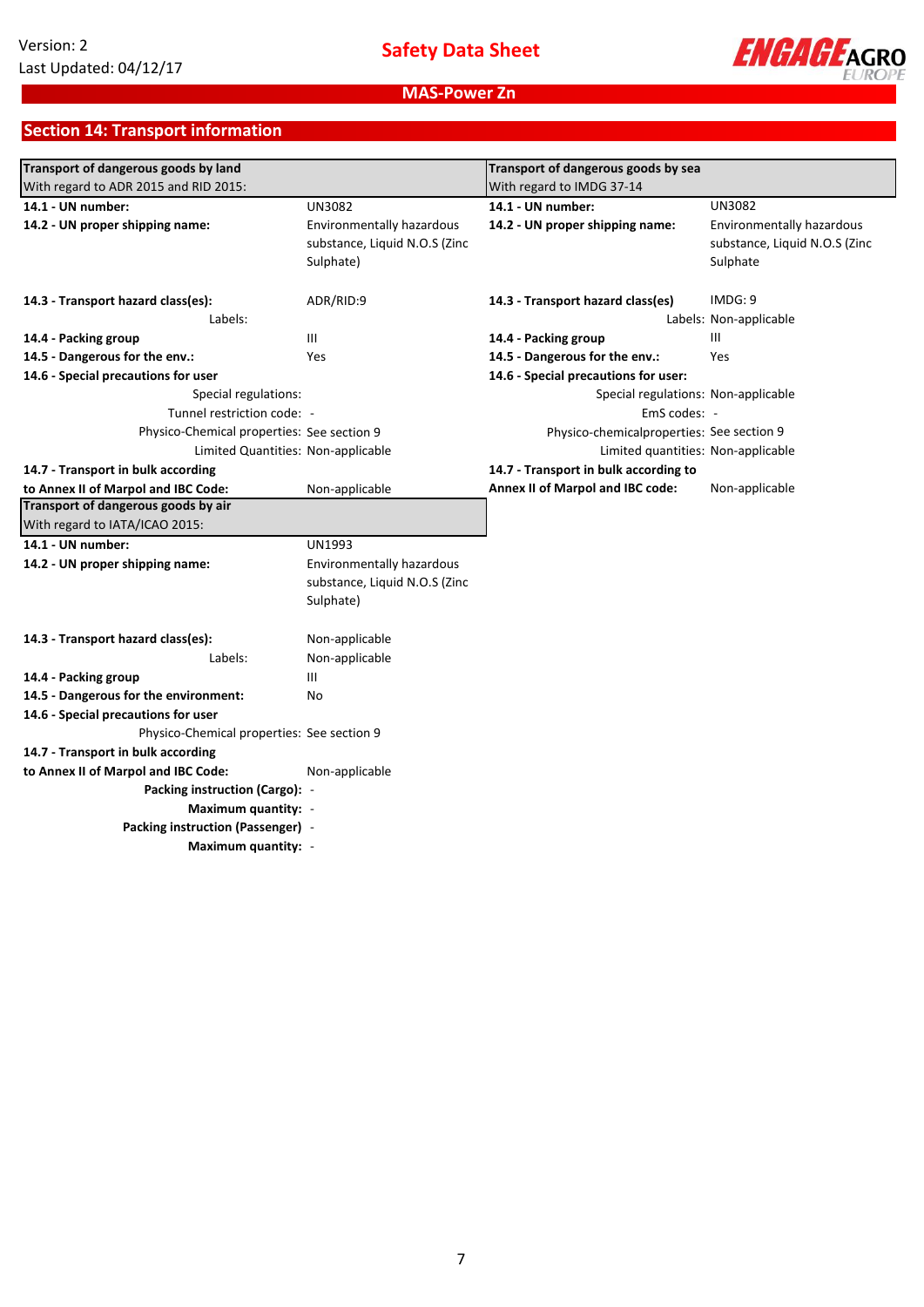

# **Section 15: Regulatory information**

**15.1 Safety, health and environmental regulations/legislation specific for the substance or mixture**

### **Specific regulations:**

REGULATION (EC) No 1907/2006 OF THE EUROPEAN PARLIAMENT AND OF THE COUNCIL of 18 December 2006 concerning the Registration, Evaluation, Authorisation and Restriction of Chemicals (REACH), establishing a European Chemicals Agency, amending Directive 1999/45/EC and repealing Council Regulation (EEC) No 793/93 and Commission Regulation (EC) No 1488/94 as well as Council Directive 76/769/EEC and Commission Directives 91/155/EEC, 93/67/EEC, 93/105/EC and 2000/21/EC with amendments. COMMISSION REGULATION (EU) 2015/830 of 28 May 2015 amending regulation (EC)No 1907/2006 of the European Parliament and of the Council on the Registration, Evaluation, Authorisation and Restriction of Chemicals (REACH) REGULATION (EC) No 1727/2008 of the European Parliament and of the Council on the Registration, Evaluation, Authorisation and

Restriction of Chemicals (REACH) of 16 December 2008 on classification, labelling and packaging of substances and mixture, amending and repealing Directives 6/548/EEC and 1999/45/EC, and amending Regulation (EC) No 1907/2006; with amendments Regulation (EU) No 946/2012 of the European Parliament and of the Council of 4 July 2012 concerning the export and import of hazardous chemicals

Regulation (EC) No 850/2004 of the European Parliament and of the Council of 29 April 2004 on Persistent organic Pollutants and amending Directive 79/117/EC

European Agreement Concerning the Carriage of Dangerous Goods by Road (ADR), 2015

#### **15.2 Chemical Safety Assessment**

**Chemical safety assessment:** No data available